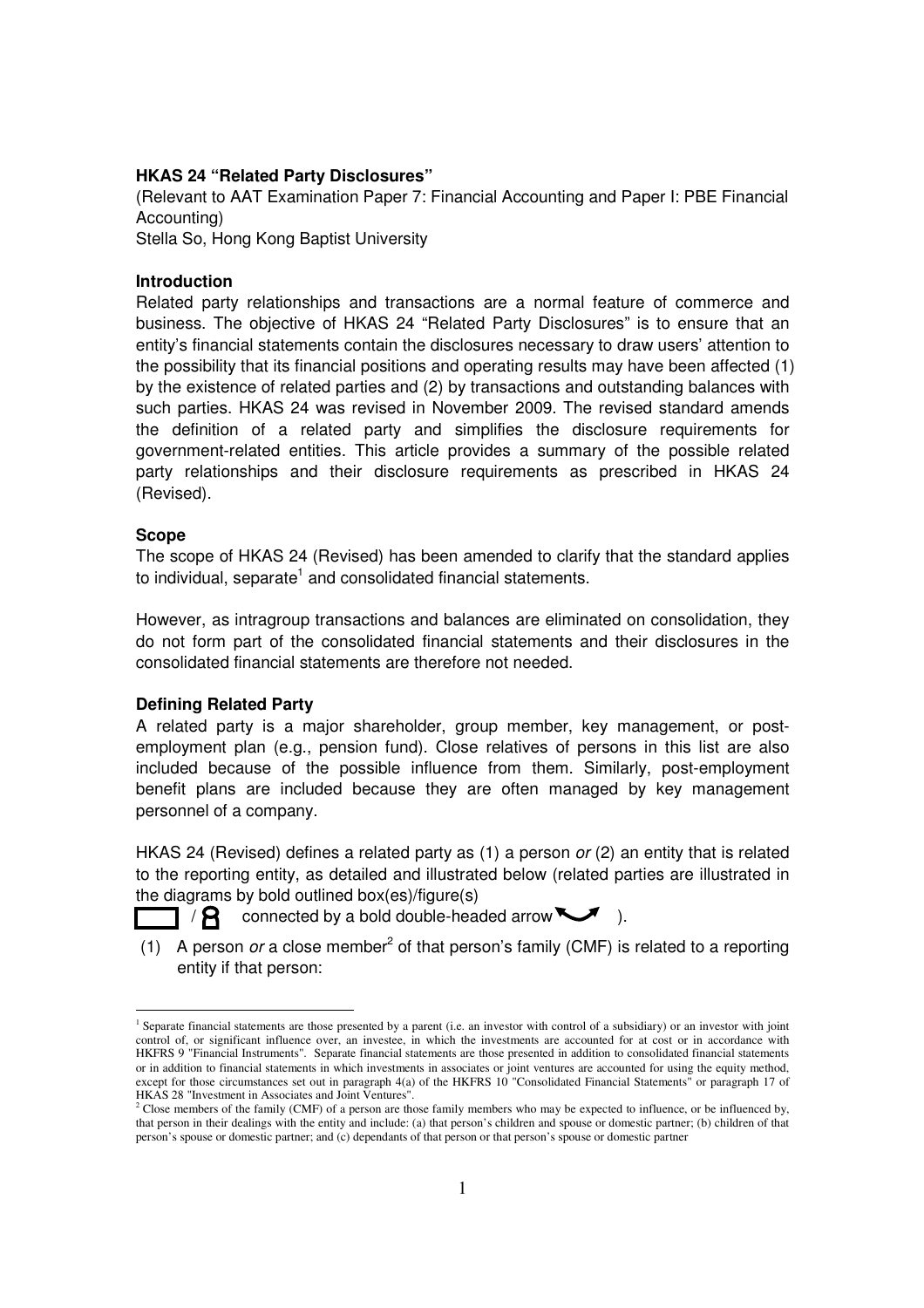- (i) has control<sup>3</sup> or joint control<sup>4</sup> over the reporting entity;
- (ii) has significant influence<sup>5</sup> over the reporting entity; or
	- (iii) is a member of the key management personnel $6$  (KMP) of the reporting entity or of a parent of the reporting entity.



- 2) An entity is related to a reporting entity if any of the following conditions applies:
	- (i) The entity and the reporting entity are members of the same group (which means that each parent, subsidiary and fellow subsidiary are related to the others).

<sup>&</sup>lt;sup>3</sup> A investor controls an investee when the investor is exposed, or has rights, to variable returns from its involvement with the investee and has the ability to affect those returns through its power over the investee.

<sup>4</sup> Joint control is the contractually agreed sharing of control of an arrangement, which exists only when decisions about the relevant activities require the unanimous consent of the parties sharing control. A joint venture is a joint arrangement whereby the parties that have joint control of the arrangement have rights to the net assets of the arrangement.

<sup>&</sup>lt;sup>5</sup> Significance influence is the power to participate in the financial and operating policy decisions of an investee, but is not control or joint control of those policies. An associate is an entity over which the investor has significance influence. If an entity holds, directly or indirectly (e.g. trough subsidiaries), 20 percent or more of the voting power of the investee, it is presumed that the entity has significant influence, unless otherwise demonstrated.<br><sup>6</sup> Key management personnel (KMP) are those persons having authority and responsibility for planning, directing and controlling the

activities the entity, directly or indirectly, including any director (whether executive or otherwise) of that entity.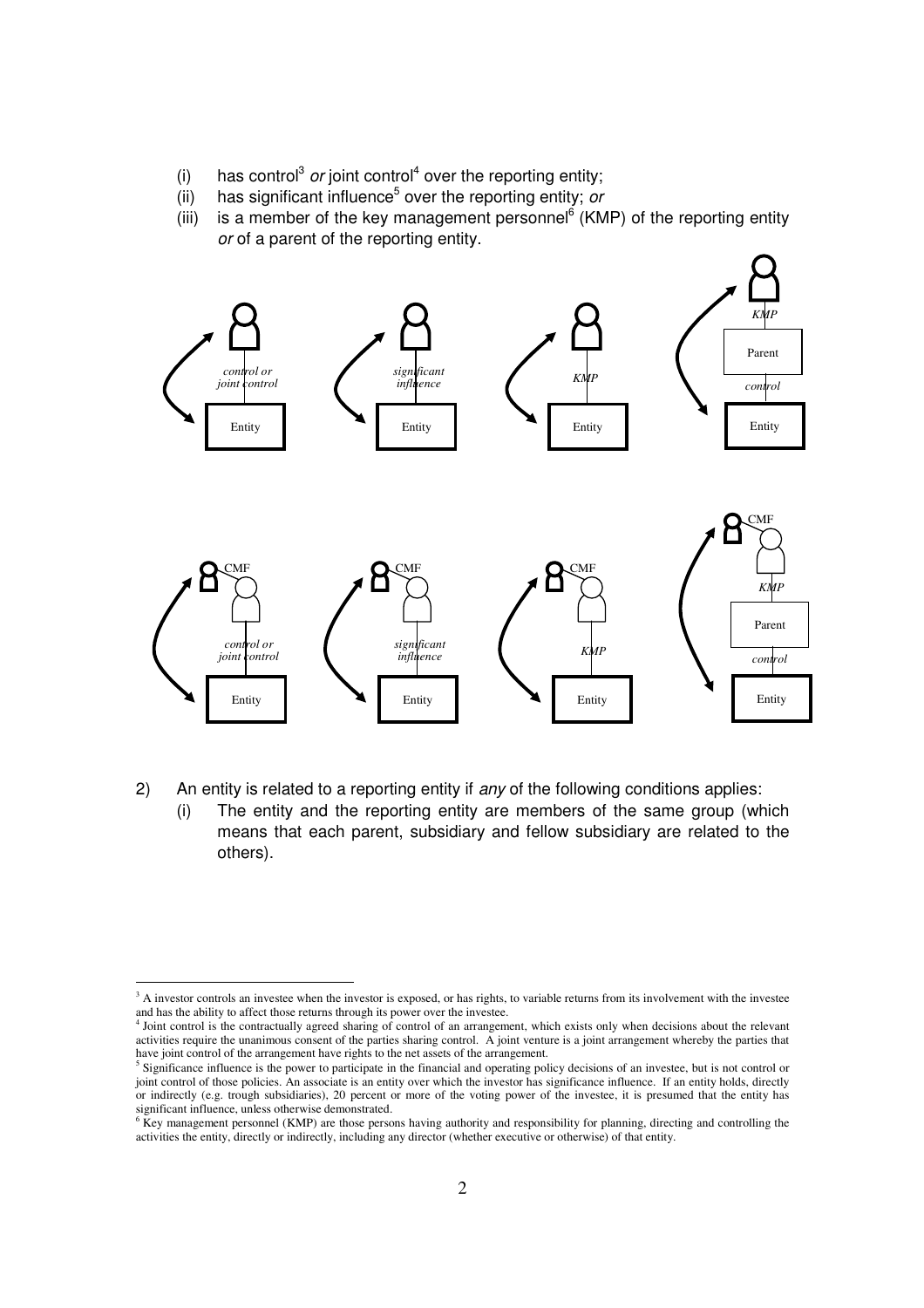

(ii) One entity is an associate or joint venture of the other entity (or an associate or joint venture of a member of a group of which the other entity is a member).



- (iii) Both entities are joint ventures of the same third party.
- (iv) One entity is a joint venture of a third party and the other entity is an associate of the third party.



(v) The entity is a post-employment benefit plan (PEBP) for the benefit of employees of either the reporting entity or an entity related to the reporting entity. If the reporting entity is itself such a plan, the sponsoring employers are also related to the reporting entity.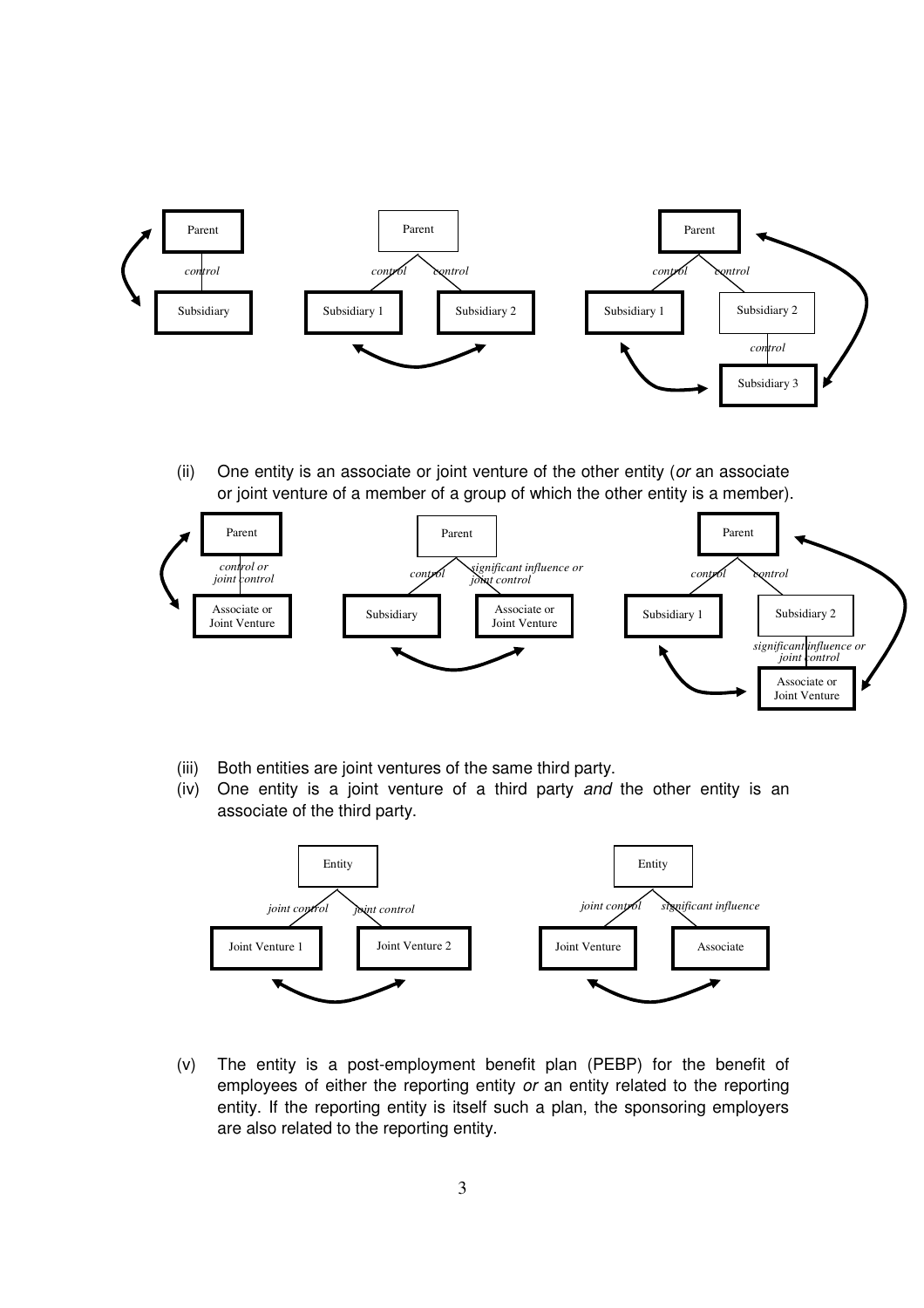

(vi) The entity is controlled or jointly controlled by a person identified in (1).

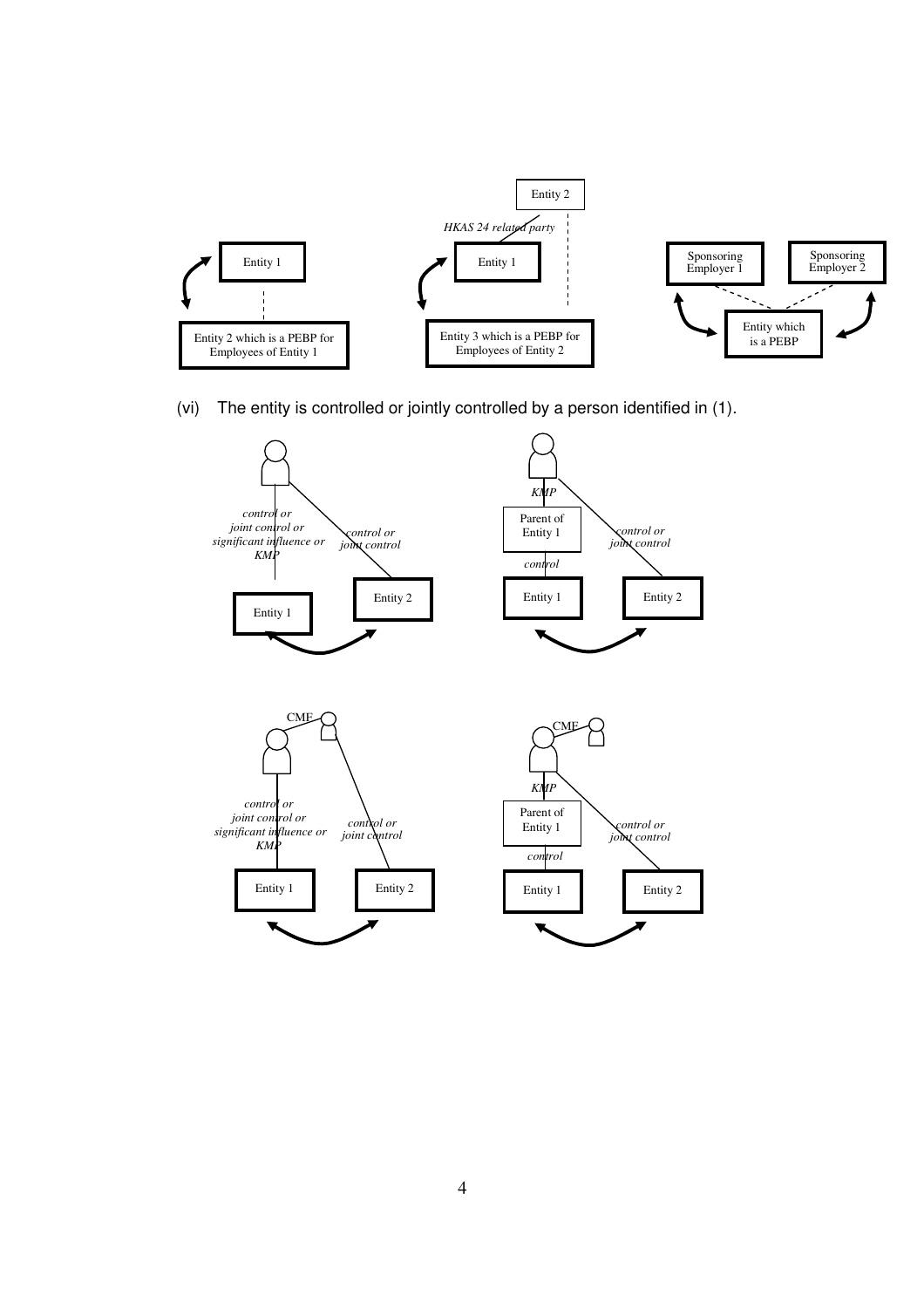(vii) A person identified in (1) (i) has significant influence over the entity or is a member of the key management personnel of the entity (or of a parent of the



## **Key Approaches in Identifying a Related Party**

- (1)Substance over form in considering each possible related party relationship, HKAS 24 requires that attention should be directed to the substance of the relationship and not merely the legal form.
- (2) Related party relationships are symmetrical: if A is related to B, then B is also related to A.
- (3) All direct relationships involving control, joint control or significant influence are related party relationships.
- (4) In analyzing related party relationships in respect of the reporting entity:
	- (i) A person and close family members of that person are treated as one party.
	- (ii) Members of the same group (i.e., the parent and all its subsidiaries) are treated as one party.
	- (iii) Investors, whether a person or an entity, are treated the same.
	- (iv) A PEBP, whether it is for the employees of the reporting entity or any entity that is a related party of the reporting entity, are treated the same.
- (5) Significant influence is treated as equivalent to the KMP relationship. These relationships are however not as close as a relationship of control or joint control. The following diagrams illustrate these (related relationship illustrated by  $\blacktriangleright$ and un-related relationship illustrated by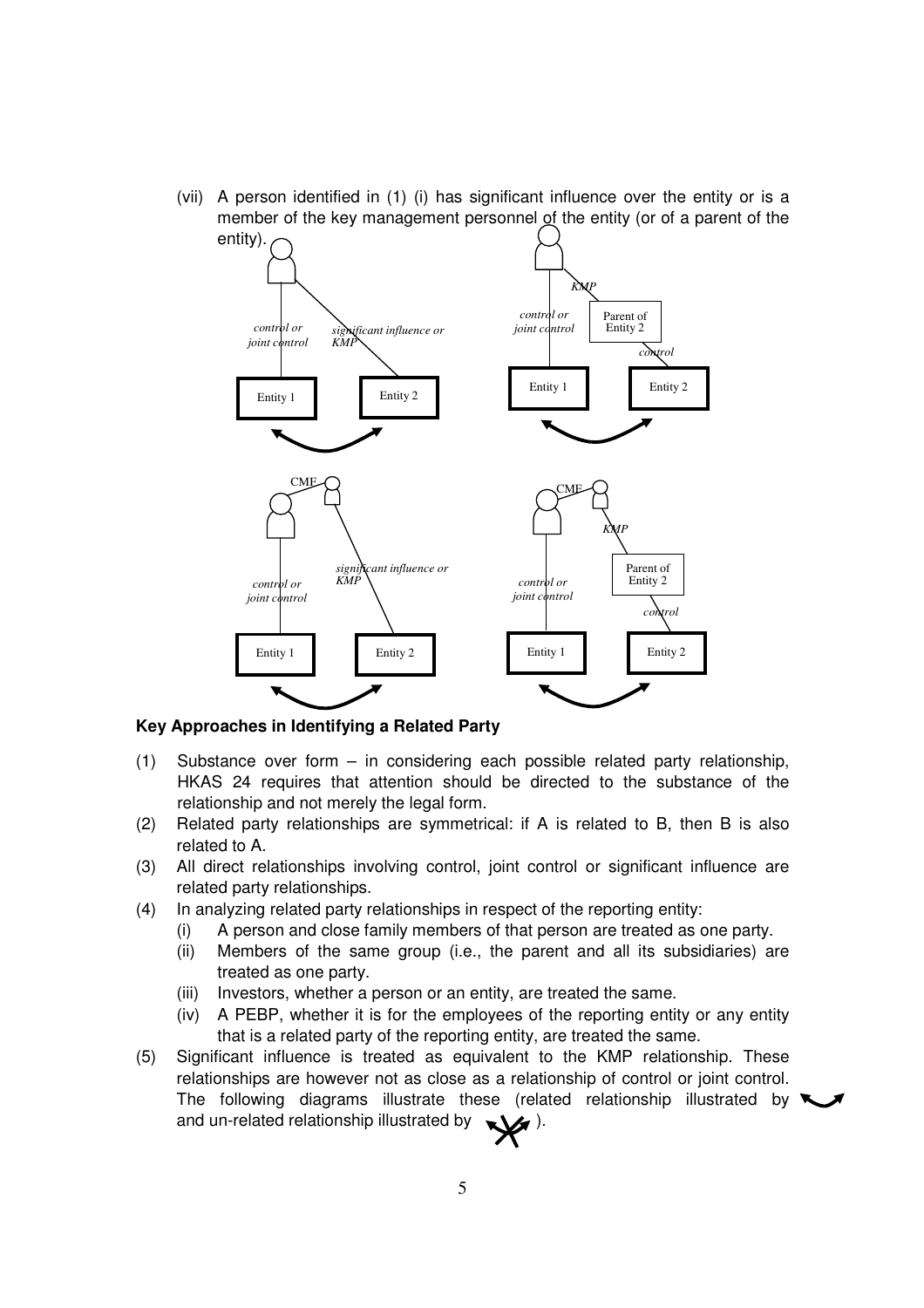

## **Not Necessarily Related Parties**

HKAS 24 (Revised) specifies that the following are not necessarily related parties:

- (1) Two entities are not necessarily related simply because they have a KMP in common or because a KMP of one entity has significant influence over the other entity.
- (2) Two venturers are not necessarily related simply because they share joint control over a joint venture. The following diagram illustrates this.



- (3) (i) Providers of finance,
	- (ii) Trade unions,
	- (iii) Public utilities, and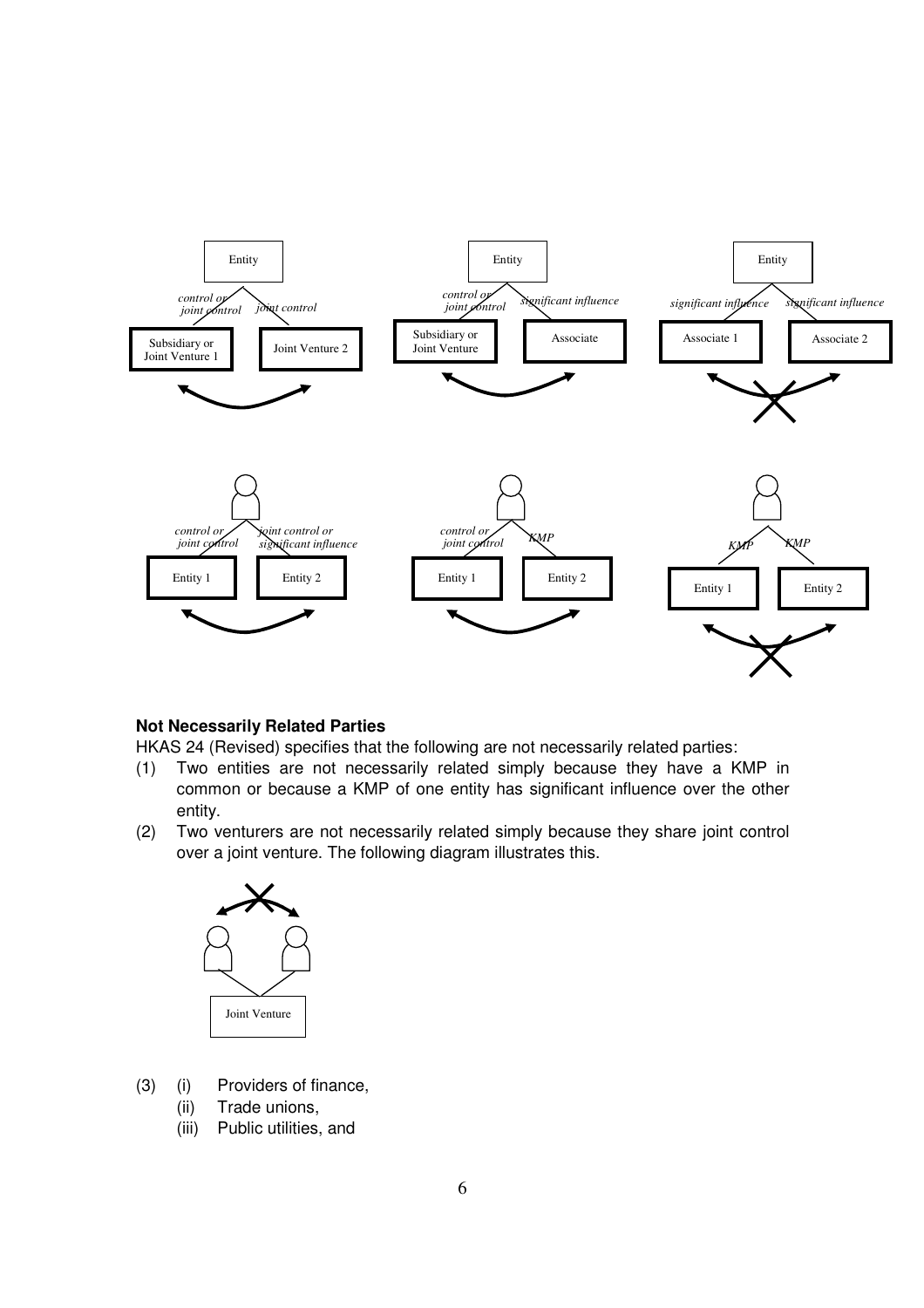(iv) Departments and agencies of a government that does not control, jointly control or significantly influence the reporting entity,

are not necessarily related parties simply by virtue of their normal dealings with an entity (even though they may affect the freedom of action of an entity or participate in its decision-making process).

(4) A customer, supplier, franchisor, distributor or general agent with whom an entity transacts a significant volume of business, simply by virtue of the resulting economic dependence, is not necessarily a related party.

# **Related Party Transaction**

HKAS 24 (Revised) defines a related party transaction as a transfer of resources, services or obligations between a reporting entity and a related party, regardless of whether a price is charged.

## **Disclosure Requirements for All Entities**

- (1) Name of the following related parties (even if there is no transaction with them):
	- (i) the immediate parent entity;
	- (ii) the ultimate parent entity; and
	- (iii) the ultimate controlling party.
- (2) Name of and relationship with the related parties (only if there are transactions with them), *plus* the following minimum disclosures:
	- (i) the amount of the transactions;
	- (ii) the amount of outstanding balances, including commitments, and their terms and conditions and details of any guarantees given or received;
	- (iii) provisions for doubtful debts related to the amount of outstanding balances; and
	- (iv) the expense recognized during the period in respect of bad and doubtful debts due from related parties.

The above disclosures shall be made separately for each of the categories: the parent; entities with joint control or significance influence over the entity; subsidiaries; associates; joint ventures in which the entity is a venturer; the KPM of the entity or its parent; and other related parties.

- (3) In addition, an entity shall disclose KPM compensation in total and for each of the following categories: short-term employee benefits; post-employment benefits, other long-term benefits; termination benefits; and share-based payments.
- (4) Examples of transactions that are disclosed if they are with a related party:
	- (i) purchases or sales of goods, property and other assets;
	- (ii) rendering or receiving of services;
	- (iii) leases;
	- (iv) transfers of research and development;
	- (v) transfers under licence agreements or finance arrangements;
	- (vi) provision of guarantees or collateral;
	- (vii) commitments;
	- (viii) settlement of liabilities.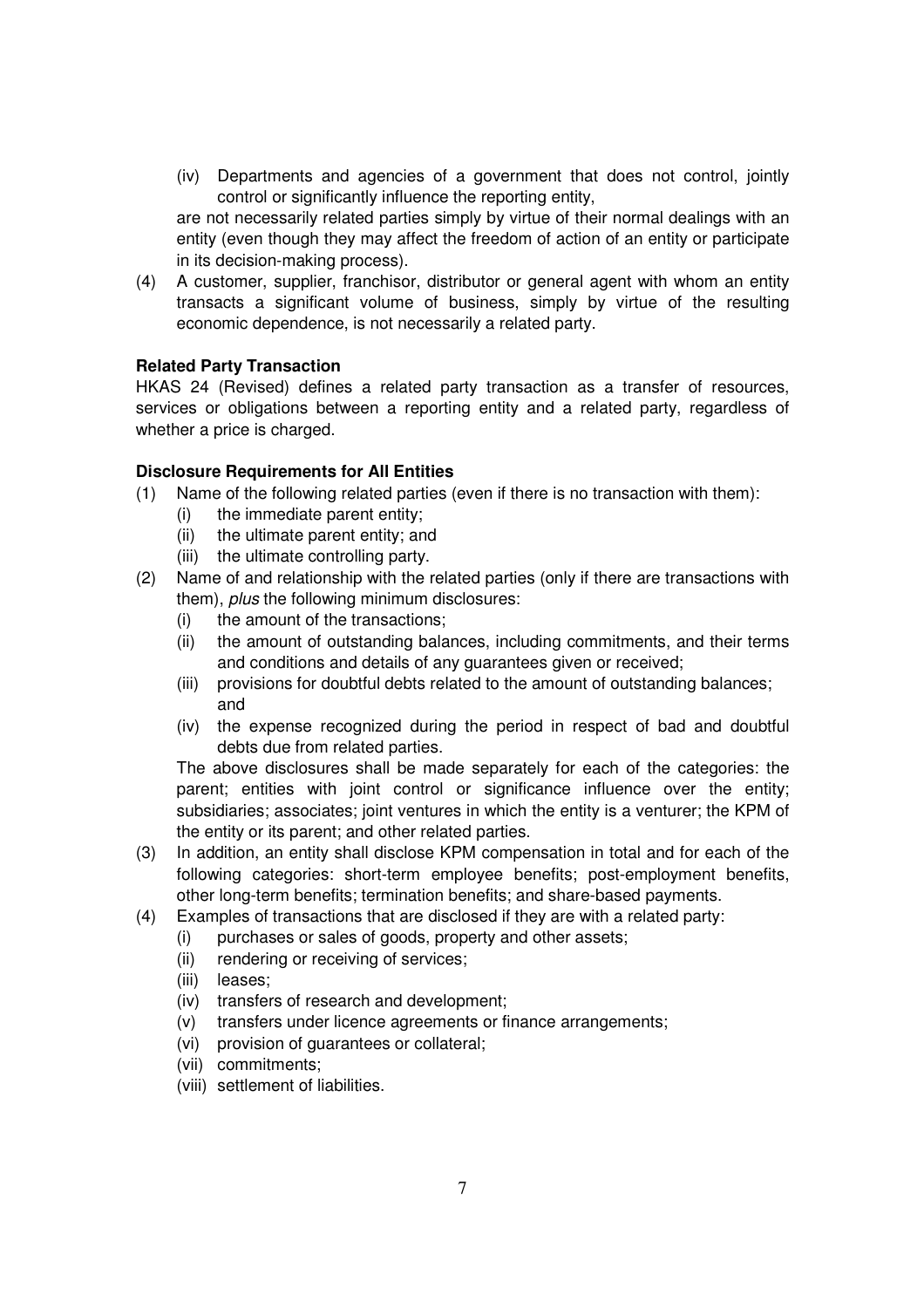- (5) Disclosures that "related parties transactions were made on terms equivalent to those that prevail in arm's length transactions" are made only if such terms can be substantiated.
- (6) Items of a similar nature may be disclosed in aggregate except when separate disclosure is necessary for an understanding of the effects of related party transactions on the financial statements of the entity.

## **Modified Disclosure Requirements for Government-related Entities**<sup>7</sup>

Although the HKFRSs are not written for the public-sector entities, it is common for a government-related entity (e.g., Kowloon-Canton Railway Corporation, Post Office Trading Fund) to prepare financial statements in accordance with HKFRSs. In situations in which the government directly or indirectly continues to hold a significant stake in the commercial or business sector, it is difficult for the government-related entities to comply with the related party disclosure requirements. It is not easy to identify all the related party transactions and balances and the volume of related party disclosures could be substantial.

HKAS 24 (Revised) addresses these issues and provides for a partial exemption for transactions between government-related entities as well as with the government itself. For these entities, the general disclosure requirements (for the amount of related party transactions, outstanding balances, provisions for doubtful debts, and expenses in respect of bad or doubtful debts with related parties) do not apply. Instead, alternative disclosures have been included that require:

- (1) Name of the government and the nature of its related party relationship with the reporting entity (i.e., control, joint control or significant influence).
- (2) Nature and amount of each individually significant related party transaction (e.g., a substantial loan from the government).
- (3) A qualitative or quantitative indication of the extent of other related party transactions that are collectively, but not individually, significant (e.g., where a large proportion of the sales and purchases of raw materials are with governmentrelated entities).
- (4) In determining the level of detail to be disclosed, the reporting entity shall consider the closeness of the related party relationship and other factors such as whether it is:
	- (i) significant in terms of size;
	- (ii) carried out on non-market terms;
	- (iii) outside normal day-to-day business operations;
	- (iv) disclosed to regulatory or supervisory authorities;
	- (v) reported to senior management;
	- (vi) subject to shareholder approval.

l <sup>7</sup> Government refers to government, government agencies and similar bodies whether local, national or international. A government-related entity is an entity that is controlled, jointly controlled or significantly influenced by a government.